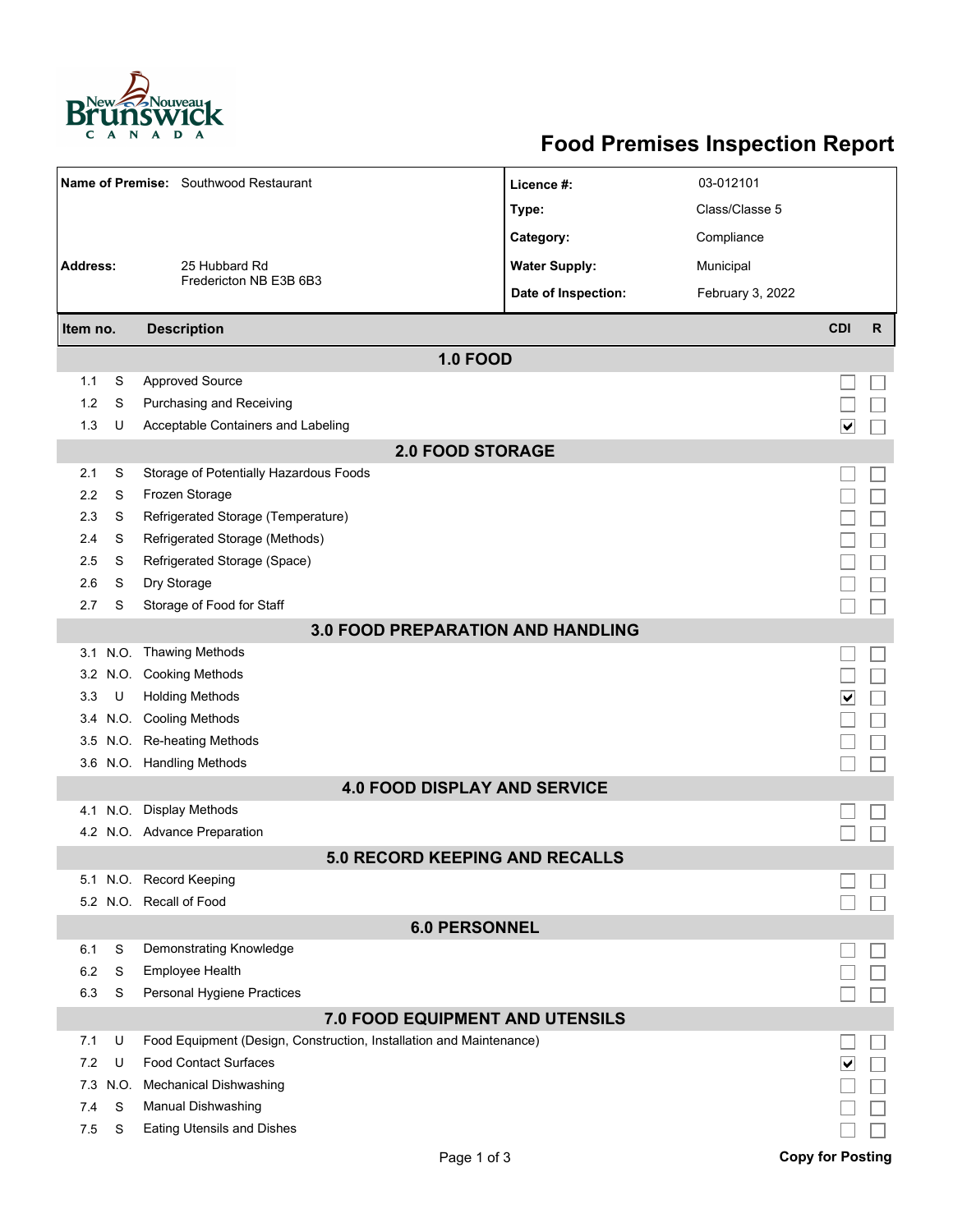

## **Food Premises Inspection Report**

|                                                                                                                                                                                                  |   | <b>Name of Premise:</b> | Southwood Restaurant                                                                                                                                                                                                                                                              | Licence #: | 03-012101           |  |  |  |
|--------------------------------------------------------------------------------------------------------------------------------------------------------------------------------------------------|---|-------------------------|-----------------------------------------------------------------------------------------------------------------------------------------------------------------------------------------------------------------------------------------------------------------------------------|------------|---------------------|--|--|--|
| <b>8.0 CLEANING AND SANITIZING</b>                                                                                                                                                               |   |                         |                                                                                                                                                                                                                                                                                   |            |                     |  |  |  |
| 8.1                                                                                                                                                                                              | S |                         | <b>Cleaning and Sanitizing</b>                                                                                                                                                                                                                                                    |            |                     |  |  |  |
| 8.2                                                                                                                                                                                              | S |                         | Detergents and Chemical Use and Storage                                                                                                                                                                                                                                           |            |                     |  |  |  |
| <b>9.0 SANITARY FACILITIES</b>                                                                                                                                                                   |   |                         |                                                                                                                                                                                                                                                                                   |            |                     |  |  |  |
| 9.1                                                                                                                                                                                              | S | Washroom(s)             |                                                                                                                                                                                                                                                                                   |            |                     |  |  |  |
| 9.2                                                                                                                                                                                              | S |                         | Hand Washing Station(s)                                                                                                                                                                                                                                                           |            |                     |  |  |  |
|                                                                                                                                                                                                  |   |                         | 10.0 FLOORS, WALLS AND CEILINGS                                                                                                                                                                                                                                                   |            |                     |  |  |  |
| 10.1                                                                                                                                                                                             | U |                         | Floors (Construction and Maintenance)                                                                                                                                                                                                                                             |            |                     |  |  |  |
| 10.2                                                                                                                                                                                             | U |                         | Walls (Construction and Maintenance)                                                                                                                                                                                                                                              |            |                     |  |  |  |
| 10.3                                                                                                                                                                                             | S |                         | Ceilings (Constructions and Maintenance)                                                                                                                                                                                                                                          |            |                     |  |  |  |
|                                                                                                                                                                                                  |   |                         | <b>11.0 WATER SUPPLY AND WASTE DISPOSAL</b>                                                                                                                                                                                                                                       |            |                     |  |  |  |
| 11.1                                                                                                                                                                                             | S |                         | Water (Quality and Quantity)                                                                                                                                                                                                                                                      |            |                     |  |  |  |
| 11.2                                                                                                                                                                                             | S |                         | Sewage Disposal                                                                                                                                                                                                                                                                   |            |                     |  |  |  |
| 11.3                                                                                                                                                                                             | S |                         | Solid Waste Handling                                                                                                                                                                                                                                                              |            |                     |  |  |  |
| 12.1                                                                                                                                                                                             | U |                         | <b>12.0 LIGHTING AND VENTILATION</b>                                                                                                                                                                                                                                              |            |                     |  |  |  |
| 12.2                                                                                                                                                                                             | S | Lighting<br>Ventilation |                                                                                                                                                                                                                                                                                   |            |                     |  |  |  |
|                                                                                                                                                                                                  |   |                         | 13.0 GENERAL                                                                                                                                                                                                                                                                      |            |                     |  |  |  |
| 13.1                                                                                                                                                                                             | S | Licence                 |                                                                                                                                                                                                                                                                                   |            |                     |  |  |  |
| 13.2                                                                                                                                                                                             | S |                         | <b>Rodent and Insect Control</b>                                                                                                                                                                                                                                                  |            |                     |  |  |  |
| 13.3                                                                                                                                                                                             | S |                         | Other Infractions/Hazards                                                                                                                                                                                                                                                         |            |                     |  |  |  |
| N.O. - Not Observed; S - Satisfactory ; U - Unsatisfactory MI - Minor infraction; MA - Major infraction; CR - Critical infraction, CDI - Corrected During<br>Inspection, R - Repeated infraction |   |                         |                                                                                                                                                                                                                                                                                   |            |                     |  |  |  |
|                                                                                                                                                                                                  |   |                         | <b>OBSERVATIONS AND CORRECTIVE ACTIONS</b>                                                                                                                                                                                                                                        |            |                     |  |  |  |
| Item                                                                                                                                                                                             |   | MI/MA/CR                | Remarks                                                                                                                                                                                                                                                                           |            | Date for correction |  |  |  |
| 1.3                                                                                                                                                                                              |   | MI                      | Broken or cracked containers must not be used to store foods                                                                                                                                                                                                                      |            | Corrected           |  |  |  |
|                                                                                                                                                                                                  |   |                         | Observations: Food grade containers are cracked.                                                                                                                                                                                                                                  |            |                     |  |  |  |
|                                                                                                                                                                                                  |   |                         | Comment: Any food containers that are damaged should be discarded.<br>Corrective Actions: Food handler discarded broken containers.                                                                                                                                               |            |                     |  |  |  |
| 10.1                                                                                                                                                                                             |   | MI                      | Floors shall be of sound construction and in good repair                                                                                                                                                                                                                          |            | Immediately         |  |  |  |
|                                                                                                                                                                                                  |   |                         | Observations: Floor is missing a tile next to dry storage.                                                                                                                                                                                                                        |            |                     |  |  |  |
|                                                                                                                                                                                                  |   |                         | Comment: Fix damaged tile so it can be easily cleaned and sanitized.                                                                                                                                                                                                              |            |                     |  |  |  |
| 10.2                                                                                                                                                                                             |   | MI                      | Walls shall be of sound construction and in good repair                                                                                                                                                                                                                           |            | Immediately         |  |  |  |
|                                                                                                                                                                                                  |   |                         | Observations: Wall behind holding holding equipment is damaged.                                                                                                                                                                                                                   |            |                     |  |  |  |
|                                                                                                                                                                                                  |   |                         | Comment: Paint or apply a finish the wall.                                                                                                                                                                                                                                        |            |                     |  |  |  |
| 12.1                                                                                                                                                                                             |   | MI                      | Light fixtures where food can be contaminated shall be properly covered and /or shatter proof.<br>Observations: Light fixture next to entrance, dry storage, and sandwich preparation area<br>requires a cover.                                                                   |            | Immediately         |  |  |  |
|                                                                                                                                                                                                  |   |                         | Comment: Ensure all light fixtures have a cover or cage.                                                                                                                                                                                                                          |            |                     |  |  |  |
| 3.3                                                                                                                                                                                              |   | МA                      | Potentially hazardous foods shall be held at 4°C or less or at 60°C or above until served<br>Observations: Breakfast sandwiches, lasagna, and burgers were probed at less than 60<br>C.<br>Comment: All foods being hot held must be greater than 60 C do avoid foods entering th |            | Corrected           |  |  |  |